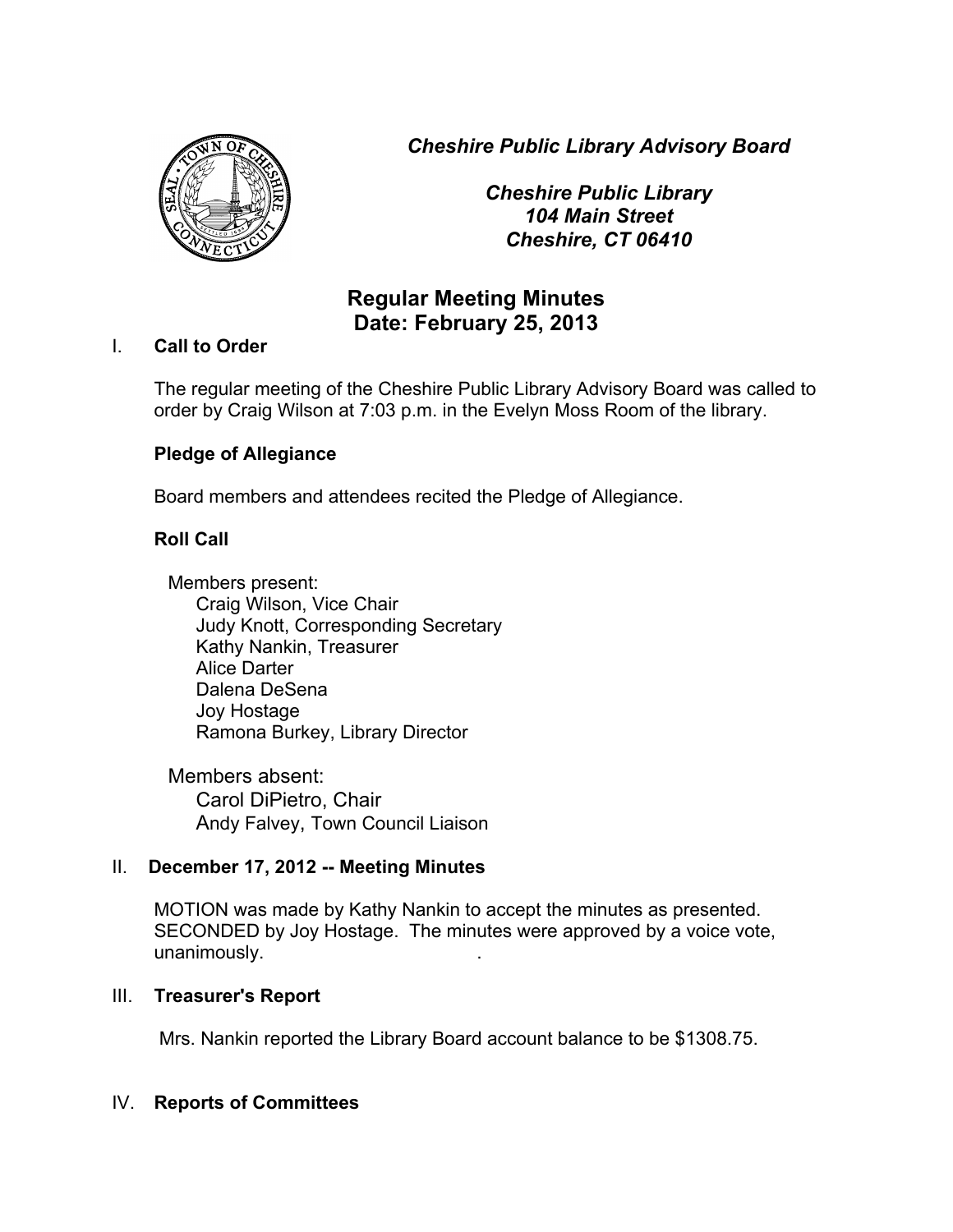#### 1. School-Library Partnership

Mrs. Knot t read the following report from Sue Hartley.

- Jan. 26: Chinese New Year program with Chinese Cultural Society. Very well attended, including Mrs. Burkey and her son.
- Jan. 29: Sue Hartley made a field trip to Little Scholars Daycare. She read stories and talked all about the children's activities at the Library.
- Jan. 29: Builder's Brigade (LEGO) group. More than 60 children attended this event. The children loved the group and are very excited that they can show off their work in the teen area.
- Jan. 30: Sue Hartley did a presentation for special needs students from Dodd Middle School.
- Feb. 2: *Take Your Child to the Library Day* Valentine's craft activity with Kim Larkin. There were more than 50 children and parents in attendance. The children were especially excited to make their own cards for someone special in their lives.
- Feb. 4: Susan Cormier and Linda Williams from the State Library came to Cheshire to present an Evanced software workshop for our Summer Reading Program. The state is offering this free computer program for Summer Reading Program registration for free for the next three years.
- Feb. 13: Nicole Dolat and Sue Hartley did a cupcake decorating class for 32 very eager students. Stop and Shop gave us containers for the children to take home their cupcakes. Nicole and Sue made more than 150 cupcakes, as well as frosting for those cupcakes.
- Tween Book Club: Nicole Dolat has been getting a good response for the tween (ages 8-12) book club. The January group spread the work that there are also refreshments at book club meetings.
- Mar. 1: Sue Hartley will visit with the Mothers of Preschools group (MOPS) at Christ Community Church next door to the library.

### 2. Funding Resources

No report.

### V. **Communications**

• Mrs. Hostage attended the State Library Board meeting today, which Representative Elizabeth Esty also attended. Mrs. Hostage proudly shared that Representative Esty started her public service career on the Cheshire Library Advisory Board. Mrs. Hostage also talked about the successful Builder's Brigade LEGO group at our library. Judge Michael R. Sheldon, CT Appellate Court Judge, asked for details of the program to pass onto his wife, who serves on the Kent Library board. This program costs no tax dollars and the LEGOs are donated by community. There was a discussion about E-books, a huge issue for libraries. Librarians will continue to discuss this issue at the state level. Mrs. Burkey serves on the Statewide Task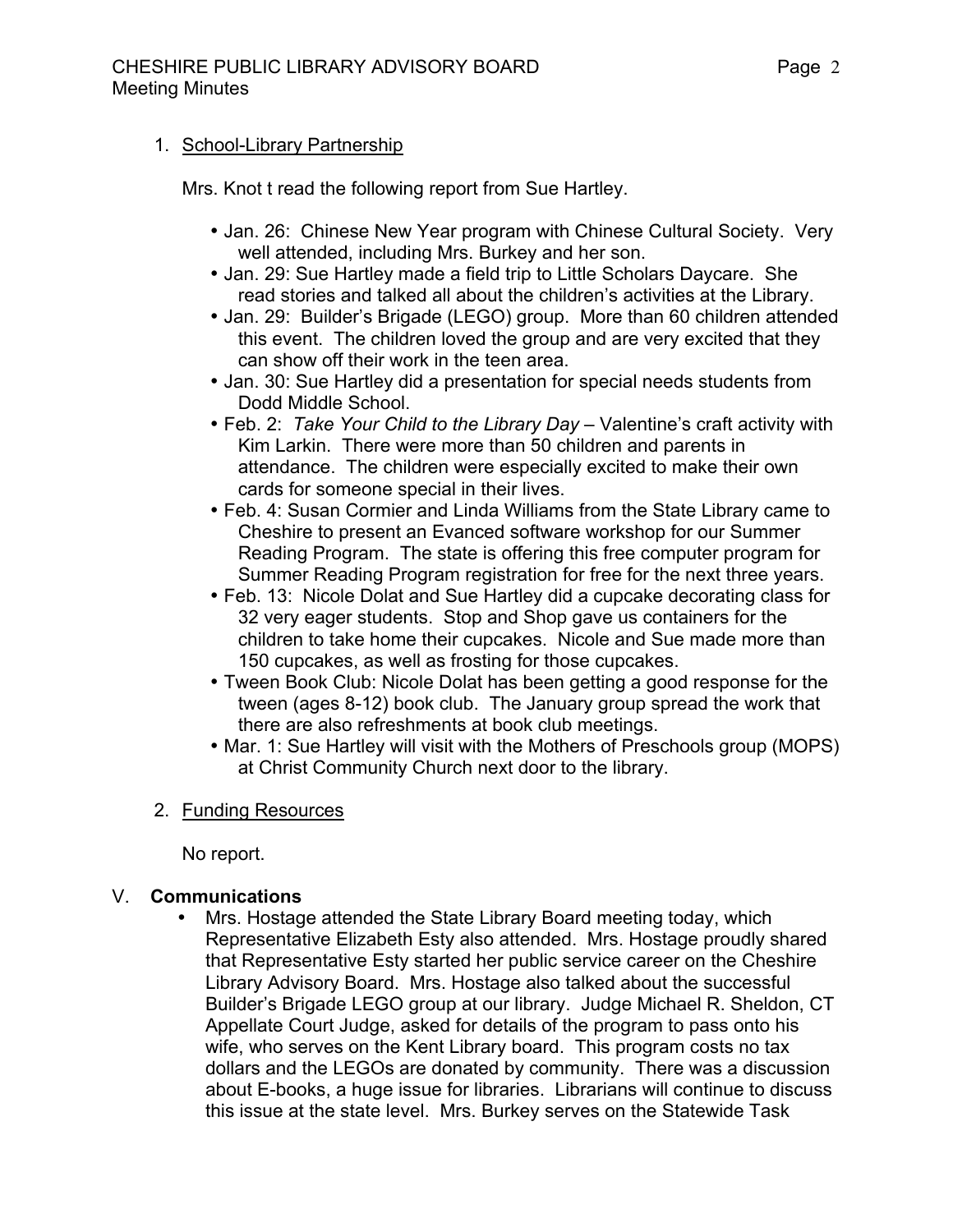Force regarding this issue. Until the E-book market levels out, the task force really cannot take much action. Legislation is being put together to require publishers to price books the same for the public and libraries; this will raise public awareness of the issue. Starting 3/1/2013, Macmillan will be offering many of its books to libraries as E-books for the first time.

- Mrs. Knott sent thank you cards to the Suburban Garden Club, the Cheshire Garden Club, and the Town of Cheshire Beautification Committee thanking them for the holiday decorations around the Library.
- Mrs. Burkey wrote to our state legislators about the potential cut in the Connecticard reimbursements and how this could impact the Library.
- VI. **Report of the Chair –** Vice Chair Craig Wilson

No report.

## VII. **Report of the Library Director –** Ramona Burkey

See attached report.

### **Technology**

We implemented the Envisionware PC Reservation and Print Management system on 2/21/13. Our staff and patrons are learning how to use it, and it will cut down on the amount of staff intervention that has to take place with the routines of signing up for Internet computers and paying for items printed from the public computers.

# **Programs and Services**

Circulation for January was up 1% over January 2012. Teen circulation was up 2%, and adult circulation was up 3%. We are still seeing a leveling-off of the increase in the downloadable audiobook circulation, as this format (perhaps) finds its niche in the pantheon of library item types.

#### *Don't miss these upcoming events (more programs, info and registration at cheshirelibrary.org):*

-"Builders' Brigade" (LEGO program) – Tuesday 2/26 at 4:00 p.m. (ages 7 and up) -Mystery Book Club: *The Leopard* by Jo Nesbo – Tuesday 2/26 at 7:00 p.m.

-Tween Book Club (ages 8-12) – Wednesday 2/27 at 4:00 p.m.

-"Gizmos, Gadgets and Goo: Mad Scientists Club" – Thursdays 2/28, 3/7 and 3/14 at 3:45 p.m. (Grades 3-6)

-"Latest Advances in Minimally Invasive Surgery" – Thursday 2/28 at 7:00 p.m.

-Movie Matinees – Tuesdays 3/5 and 3/12 at 1:00 p.m.

-SAT Preparation – Thursday 3/7 at 7:00 p.m.

-Sunday Showcase: Guitarist Neal Fitzpatrick and Soprano Samantha Talmadge – Sunday 3/10 at 4:00 p.m.

-"Backyard Fruits" – Monday 3/11 at 7:00 p.m.

-Pajama Storytime – Tuesday 3/12 at 6:30 p.m.

-"Update Your Resume" – Wednesday 3/13 at 6:00 p.m.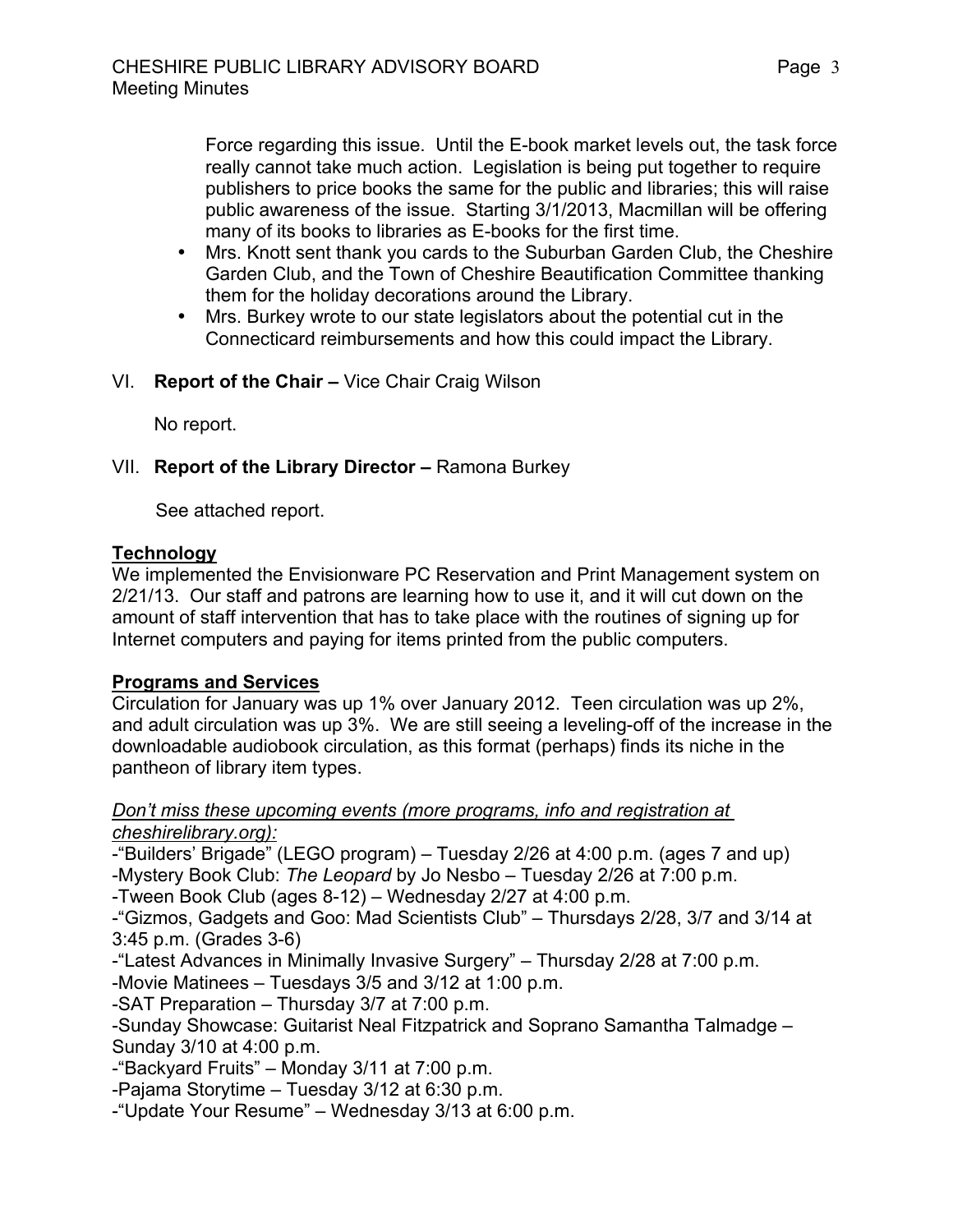-"Social Media Made Simple" – Thursday 3/14 at 7:00 p.m. This program is aimed at the small business community. The speaker will be a representative from Constant Contact.

The Chamber of Commerce Business After Hours on Wednesday, February 6 was a great success, with more than thirty members of the Cheshire business community, as well as Board members Joy Hostage and Judy Knott in attendance. We made many great community connections that night.

The Friends of the Library will hold their next semi-annual book sale from April 25-27 in the Mary Baldwin Room. They are currently looking for a new Treasurer. If you have not renewed your membership in the Friends, now is the time to do it, as their annual membership drive is in progress.

#### **Personnel**

The Town Council approved the revised library job descriptions at their meeting on February 13. The position of Library Technology Coordinator has been posted inhouse.

#### **Financial**

The library's budget workshop with the Council is scheduled for **Wednesday, March 13 at 6:30 p.m.** As always, all Library Board members are encouraged to attend. Mrs. Burkey is meeting with Town Manager Michael Milone to review the Library Budget request on 2/26/2013. Mrs. Burkey also shared the concern that the Governor's Budget proposal may cut additional funds from the ConnectiCard program.

### **Policies and Planning**

On February 13, the Town Council approved a change to the library board ordinance that clarifies the fact that Board members may participate in fundraising activities. Our next step will be to begin the process of writing a Fund Development Plan.

A discussion was held regarding this action and its impact for the Library Board and the Friends of the Library. This action is to complement what the Friends of the Library already do. Mrs. Burkey explained how the Friends function regarding donations to the Library and the process the Library requests funds from the Gift Fund.

The Ordinance (Sec. 2-59 – Duties) states the Library Board may conduct fundraising activities. All activities must be approved by the Town Manager in advance. All funds raised will be accepted and appropriated but the Town Council as it deems necessary.

#### **Other/Meetings**

I attended a state eBook Task Force meeting; a Town Department Heads meeting; a library software system demo in Rocky Hill; a Personnel Committee meeting; a budget review with the Town Manager; a Chamber of Commerce Business After Hours; a Town Council meeting; and a library staff meeting.